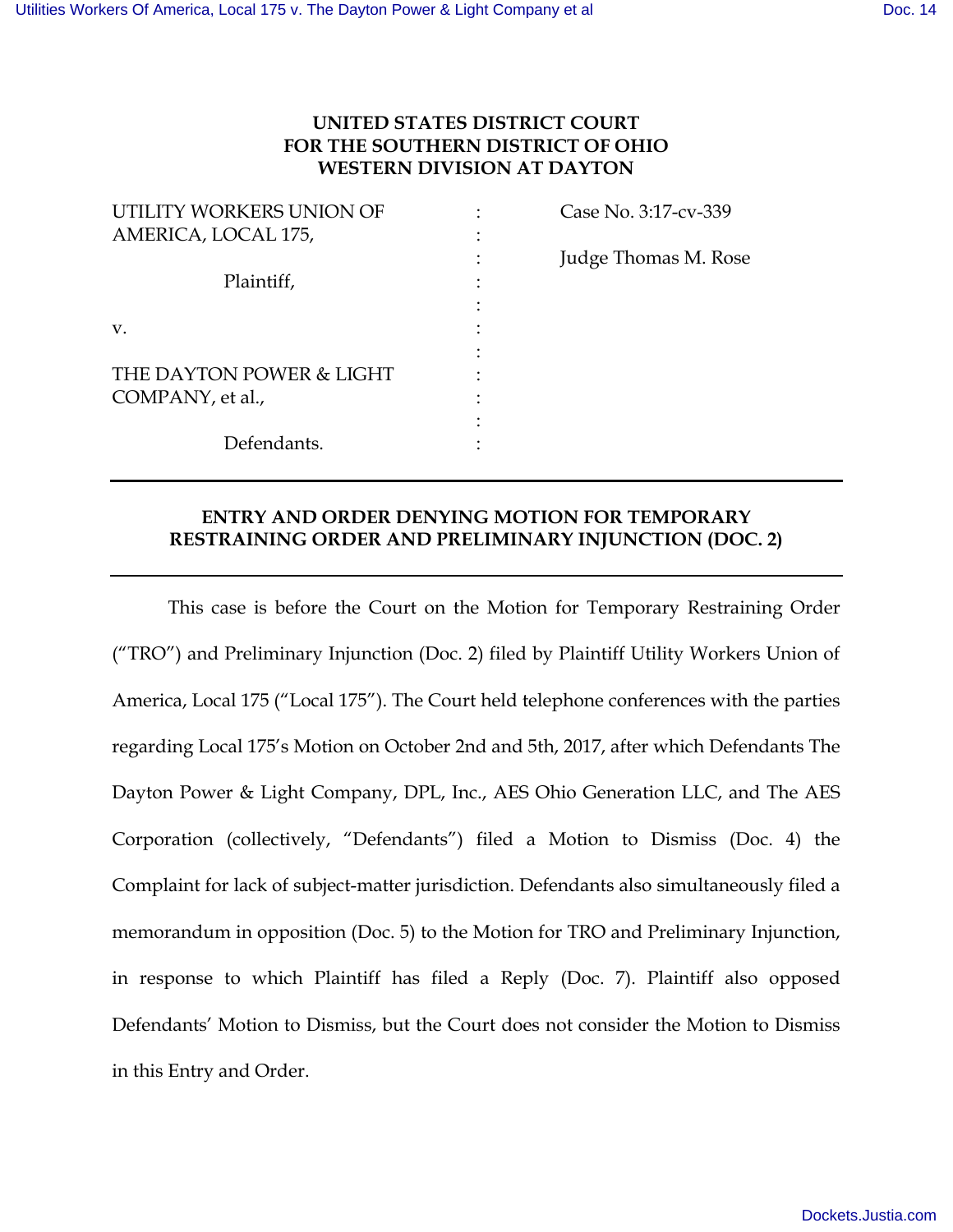For the reasons below, the Court **DENIES** the Motion for TRO and Preliminary Injunction (Doc. 2).

## **I. BACKGROUND**

#### **A. Parties**

Defendant Dayton Power & Light ("DP&L"), an Ohio corporation based in Dayton, Ohio, produces and distributes electric energy and provides service to customers in Southwest Ohio. (Doc. 1 at ¶ 4.) Plaintiff Local 175 is the duly recognized and exclusive bargaining agent for DP&L's Power Production, Service Operations and Financial Operations employees. (Doc. 1 at ¶ 3.)

Defendant AES Ohio Generation LLC ("AES Ohio") is engaged in the generation of electric power and wholesale power sales from existing generation facilities located in Ohio. (*Id.* at ¶ 7.) Plaintiff alleges that DP&L and AES Ohio are fully owned by Defendant DPL, Inc. ("DPL"), which is their immediate parent, and are "indirect, wholly owned subsidiaries of Defendant AES Corporation ("AES"). (*Id.* at ¶¶ 6-7.)

Plaintiff alleges that DP&L, DPL, AES Ohio and AES Corporation constitute a single employer due to the interrelation of their operations, common management, centralized control of labor relations and common ownership. (*Id.* at ¶ 8.)

#### **B. Factual Allegations**

Local 175 and DP&L are parties to a collective bargaining agreement, referred to as the Compact, that covers the terms and conditions of employment of all DP&L employees in the production and distribution of electric energy and in the service of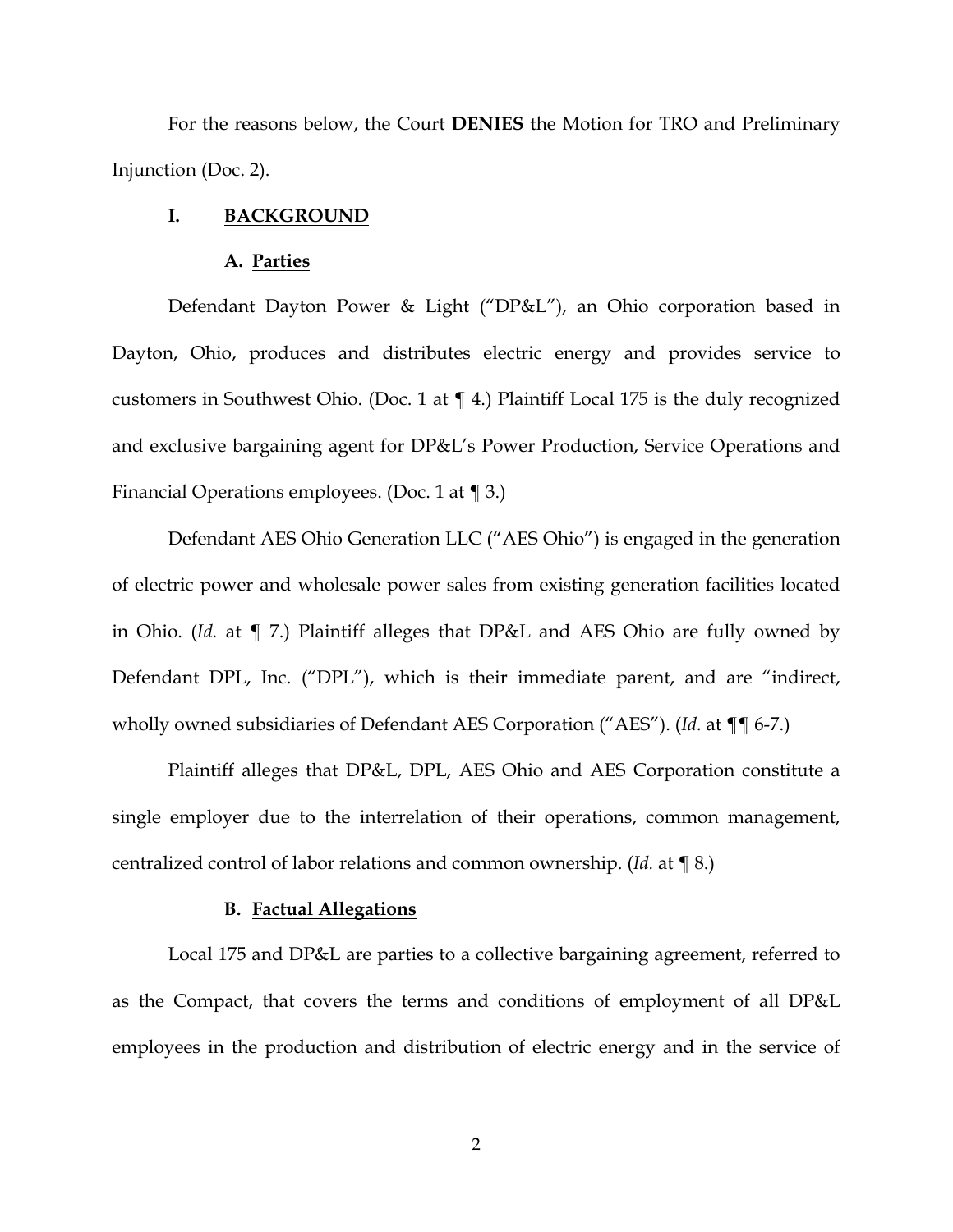customers. (*Id.* at ¶ 8.) The Compact's effective date is November 1, 2014 through October 31, 2017. (*Id.*)

On August 24, 2017, Local 175 and DP&L held their first bargaining session regarding a new collective bargaining agreement. (*Id.* at ¶ 14.) At their next bargaining session on September 11, 2017, DP&L informed Local 175 that the Federal Energy Regulatory Commission had approved the transfer of two generation facilities, named Stuart Station and Killen Station, and their ancillary assets from DP&L to AES Ohio. (*Id.* at ¶ 15.) Stuart Station and Killen Station together employ more than 290 bargaining unit employees represented by Local 175. (*Id*. at 13.) AES Ohio thereafter joined in the negotiations between Local 175 and DP&L regarding the terms of a new collective bargaining agreement. (*Id.* at ¶¶ 16-18.)

On September 21, 2017, DP&L notified Local 175 that, after the transfer of assets from DP&L to AES Ohio, no Stuart Station and Killen Station employees would be entitled to use their seniority to bump into any position or to exercise "Career Preference" rights to transfer into open positions in DP&L's Service Operations or Financial Operations in Dayton, Ohio. (*Id*. at ¶ 18.) DP&L took the position that these employees would not be entitled to exercise these rights under the Compact because, after the transfer, they would cease to be DP&L employees. (*Id*. at ¶ 16.)

On the same day, Local 175 submitted a written grievance to DP&L and AES Ohio pursuant to the Compact's "Issue Resolution" process. (*Id.* at ¶ 20.) In the grievance, Local 175 alleges that DP&L's refusal to honor its employees' employment rights and seniority rights violated the Compact. (*Id.*) The Issue Resolution process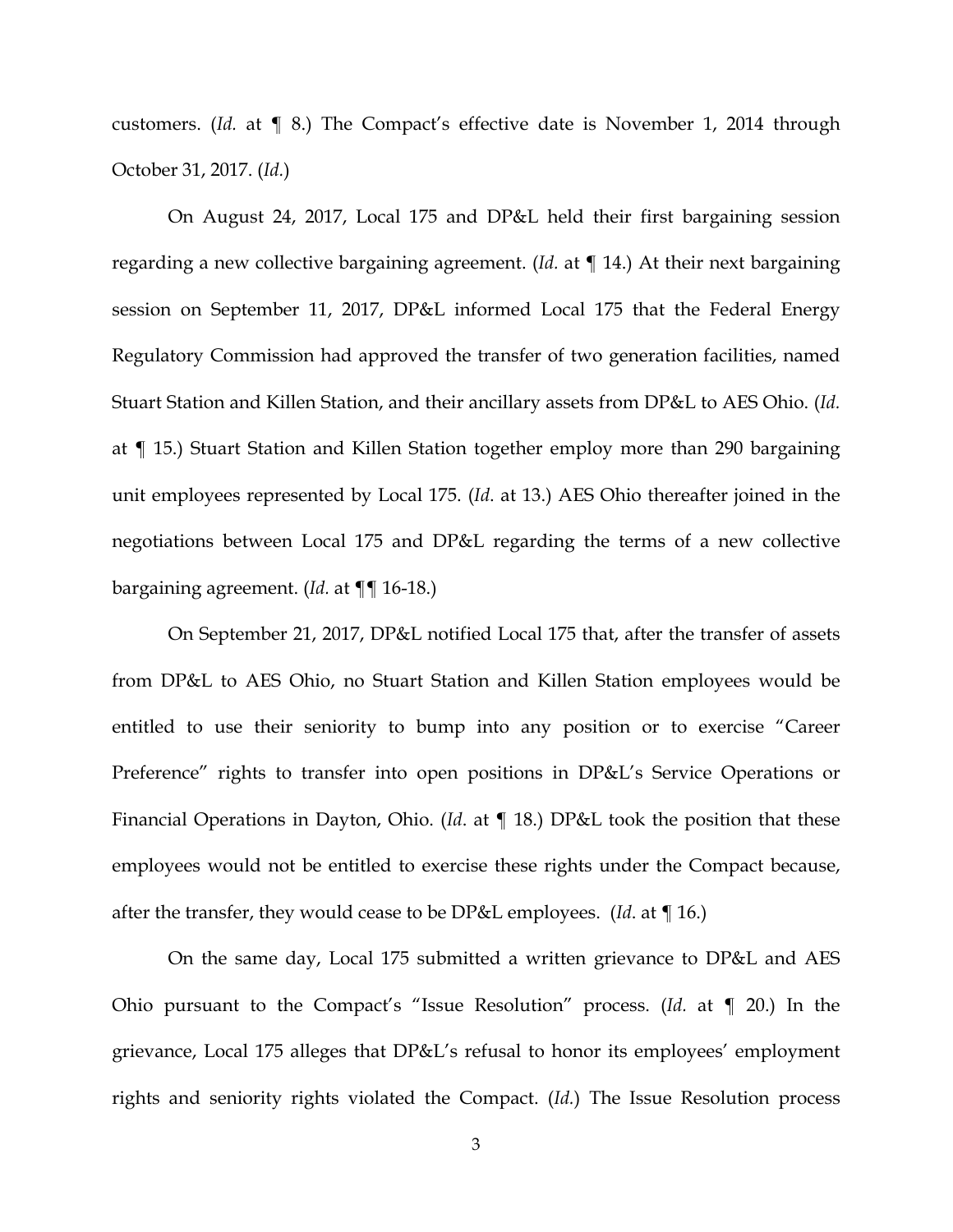normally takes "months to complete" and culminates in the submission of the grievance to a neutral arbitrator for determination. (*Id.* at ¶ 21.)

On October 1, 2017, DP&L transferred Stuart Station and Killen Station to AES Ohio. AES Ohio has represented—and the parties do not dispute—that it intends to close Stuart Station and Killen Station effective June 1, 2018.

### **C. Plaintiff's Complaint and Motion for Preliminary Injunction**

On September 29, 2017, Local 175 filed the Complaint simultaneously with its Motion for TRO and Preliminary Injunction. (Docs. 1-2.) Local 175 alleges, as in its grievance, that Defendants violated the Compact by refusing to recognize the Stuart Station and Killen Station employees' contractual rights following the transfer of those facilities to AES Ohio. Local 175 seeks an injunction pending an arbitrator's determination of that issue pursuant to the Compact's Issue Resolution process.

Local 175 originally sought an injunction restraining DP&L from transferring Stuart Station and Killen Station to AES Ohio. (Doc. 2 at 1.) Due to the timing of Local 175's Motion, however, its request for that relief is moot as the transfer of assets has already occurred. Alternatively, Local 175 seeks an injunction "enjoining the Defendants from prohibiting affected bargaining unit employees represented by Plaintiff from exercising their rights under the [Compact] . . . including, but not limited to the right to bump into open positions in DP&L's Service Operations and/or Financial Operations located in the Dayton, Ohio area." (*Id.*)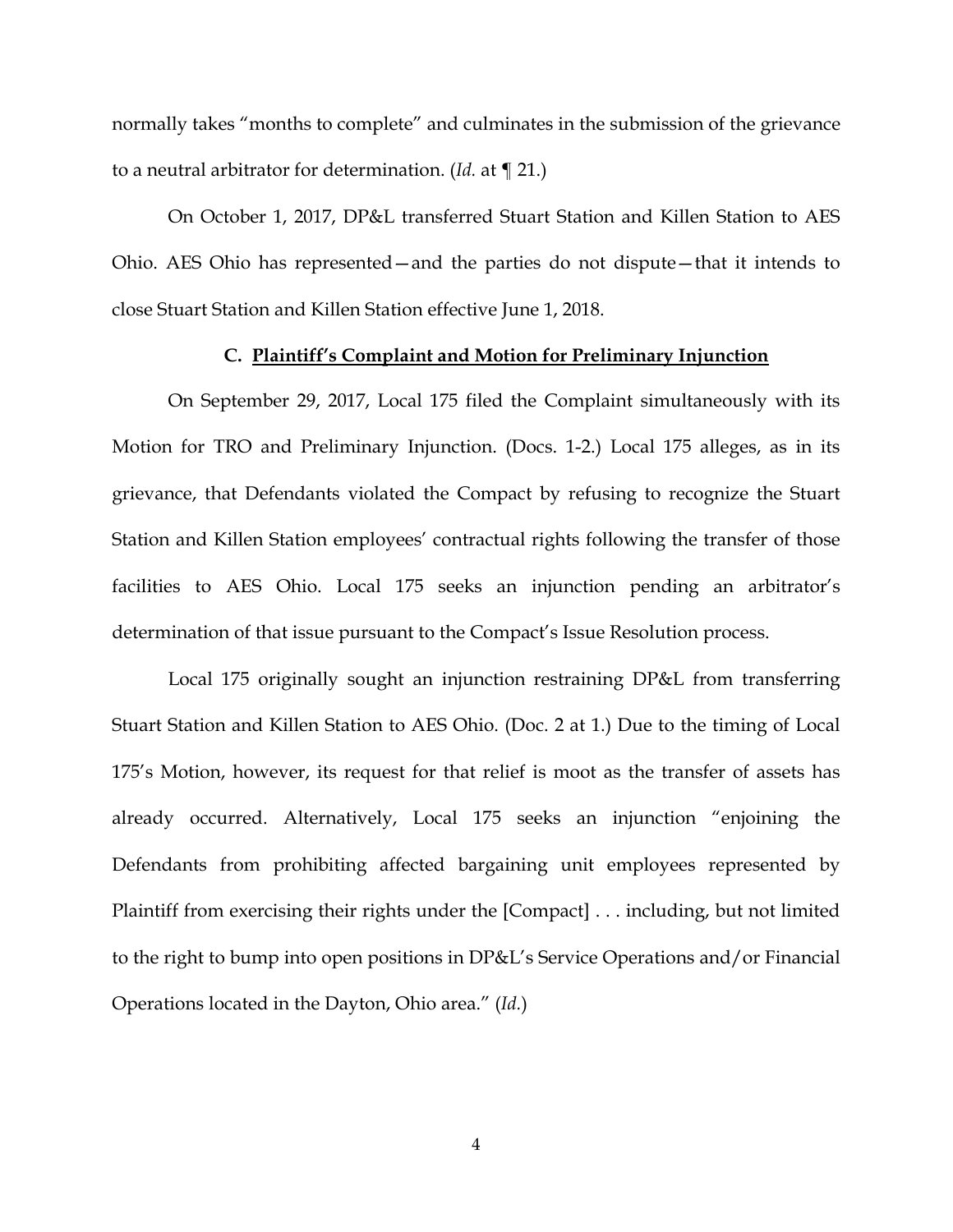## **D. Defendants' Motion to Dismiss**

Defendants moved to dismiss the Complaint and opposed the Motion for a TRO and Preliminary Injunction on the grounds that the Court does not have jurisdiction to enter injunctive relief under the Norris-LaGuardia Act, 29 U.S.C. §§ 101, 104. As mentioned above, Defendants' Motion to Dismiss is not yet ripe because the time for their Reply, if they decide to file one, has not run.

## **II. LEGAL STANDARD**

The Norris-LaGuardia Act provides:

No Court of the United States, as defined in this chapter, shall have jurisdiction to issue any restraining order or temporary or permanent injunction in a case involving or growing out of a labor dispute, except in a strict conformity with the provisions of this chapter; nor shall any such restraining order or temporary or permanent injunction be issued contrary to the public policy declared in this chapter.

29 U.S.C. § 101. The term "labor dispute" is defined as "any controversy" between an

employer and its employees "concerning terms and conditions of employment." 29

U.S.C. § 113(a)(1), (c).

The Norris-LaGuardia Act also specifically provides that:

No court of the United States shall have jurisdiction to issue any injunction in any case involving or growing out of any labor dispute to prohibit any person . . . from . . .

(a)  $\ldots$  refusing  $\ldots$  to remain in any relation of employment  $\ldots$ .

29 U.S.C. § 104.

Notwithstanding these express prohibitions against the issuance of injunctive relief, the Supreme Court has recognized certain circumstances in which a district court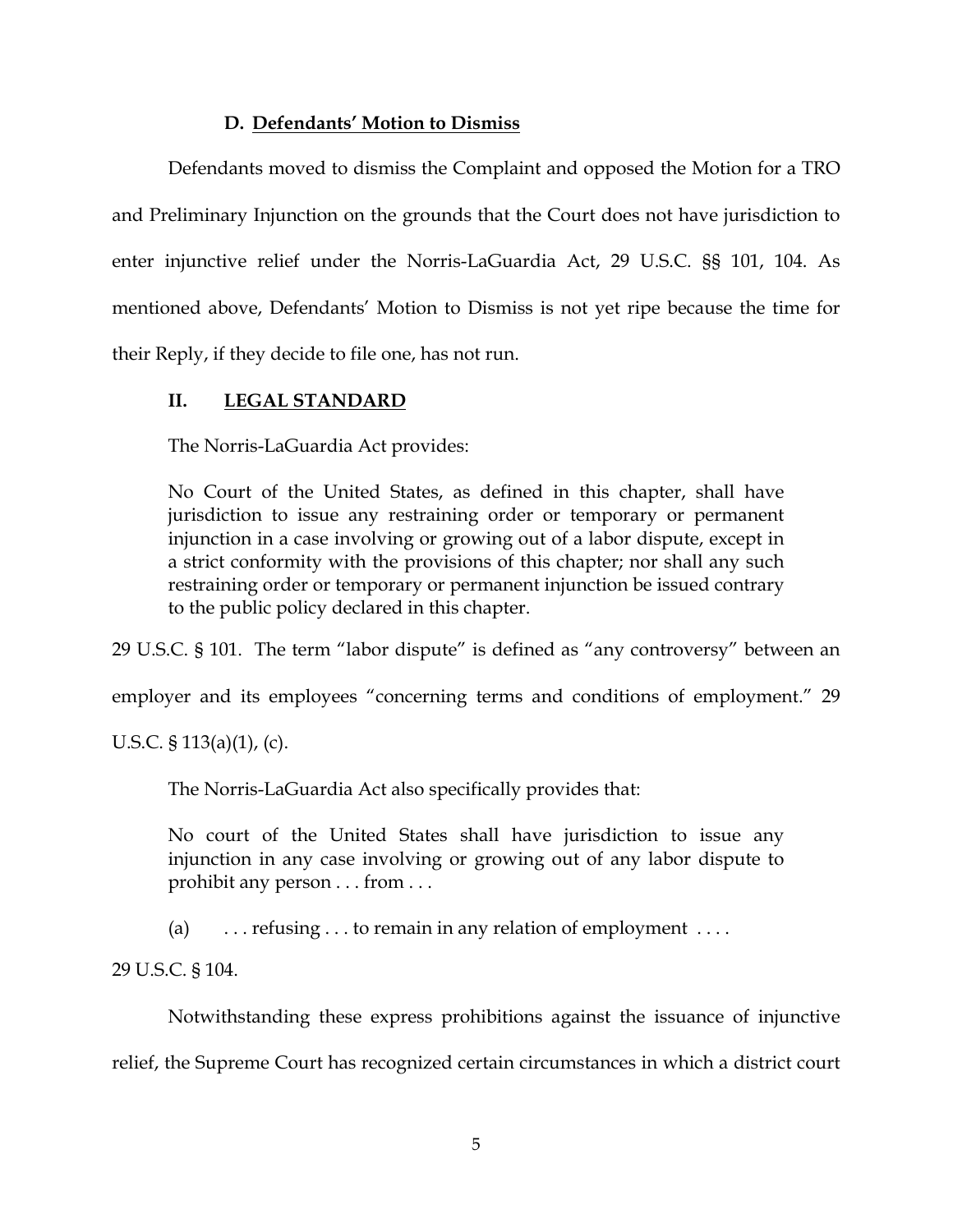may enter an injunction relating to a labor dispute under the Norris-LaGuardia Act. *See Buffalo Forge Company v. United Steelworkers of America*, AFL-CIO, 428 U.S. 397 (1976); *The Boys Markets v. Retail Clerks Union*, 398 U.S. 235 (1970). In *Boys Markets*, the Supreme Court articulated a four-step analysis that a district court must follow to determine whether to issue an injunction pending arbitration of a labor dispute:

First, the controversy must involve or grow out of a labor dispute within the meaning of Section 4 of the Act. Second, a full evidentiary hearing must be held. Third, the court must find that the dispute underlying the controversy is subject to binding arbitration under the terms of the collective bargaining agreement. Finally, the traditional equitable bases for injunctive relief must be met.

*Lester Engineering Co.*, 718 F.2d at 822, citing *Boys Markets*, 398 U.S. at 249-53. "A court has jurisdiction to issue an injunction only where all four of the above steps have been completed and satisfied." *Id*.

### **III. ANALYSIS**

The Court need not address the jurisdictional question raised by Defendants at this time because—assuming jurisdiction exists—the traditional equitable bases for injunctive relief have not been met. Specifically, Plaintiff has not demonstrated that it would suffer irreparable harm absent the entry of the requested injunction.

The Sixth Circuit has recognized that the "traditional equitable bases for injunctive relief" referenced in *Boys Market* are those outlined in Section 7 of the Norris-LaGuardia Act and are the same as the elements required to obtain a preliminary injunction. *Id.* Namely, a party must show that the "(1) unlawful acts have been threatened or committed in violation of the collective bargaining agreement; (2)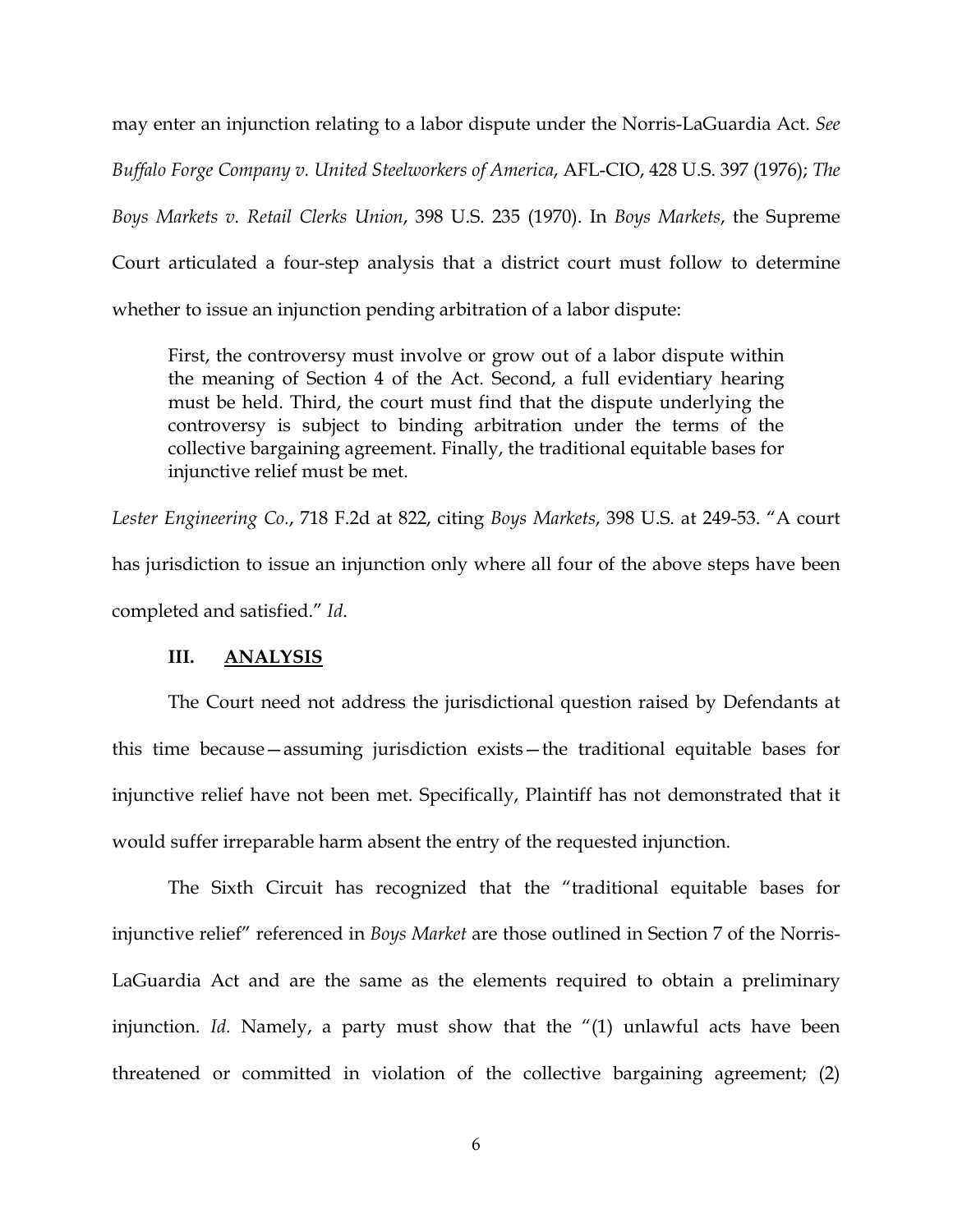substantial and irreparable injury will occur; (3) greater injury will occur by denying the injunctive relief sought than by granting it; and (4) there is no adequate legal remedy for the violation of the collective bargaining agreement." *Id*. The Sixth Circuit has recognized that "the irreparability of the injury suffered by the union has in many cases become virtually the sole inquiry in those cases where injunctive relief is sought against an employer." *Aluminum Workers Int'l Union, AFL-CIO, Local Union No. 215 v. Consol. Aluminum Corp*., 696 F.2d 437, 443 (6th Cir. 1982).

Local 175 asserts that it would suffer irreparable injury because "[i]f DP&L maintains its position, that after October 1, 2017 the affected bargaining unit employees would no longer be DP&L employees and not entitled to exercise bumping and Career Preference rights, clearly the arbitration process would be frustrated" and Local 175's success in that process would be "meaningless." (Doc. 2 at 10-11.) Local 175 reasons that the arbitration process is unlikely to conclude before the closing of Stuart Station and Killen Station; and, once those facilities close, their employees will face permanent unemployment. (Doc. 6 at 3-5.) Plaintiff further argues that AES Ohio will not have the ability to satisfy an award of backpay and reinstatement for those employees, which are the traditional remedies in such circumstances. (*Id.* at 5.)

The Court is guided in its consideration of this issue by the Sixth Circuit's decision in *Aluminum Workers International Union, AFL-CIO, Local Union No. 215 v. Consolidated Aluminum Corporation*, 696 F.2d 437 (6th Cir. 1982). In that case, the district court enjoined an employer from reorganizing its job classifications, which would have resulted in sixteen employees losing their jobs, pending arbitration of that issue with the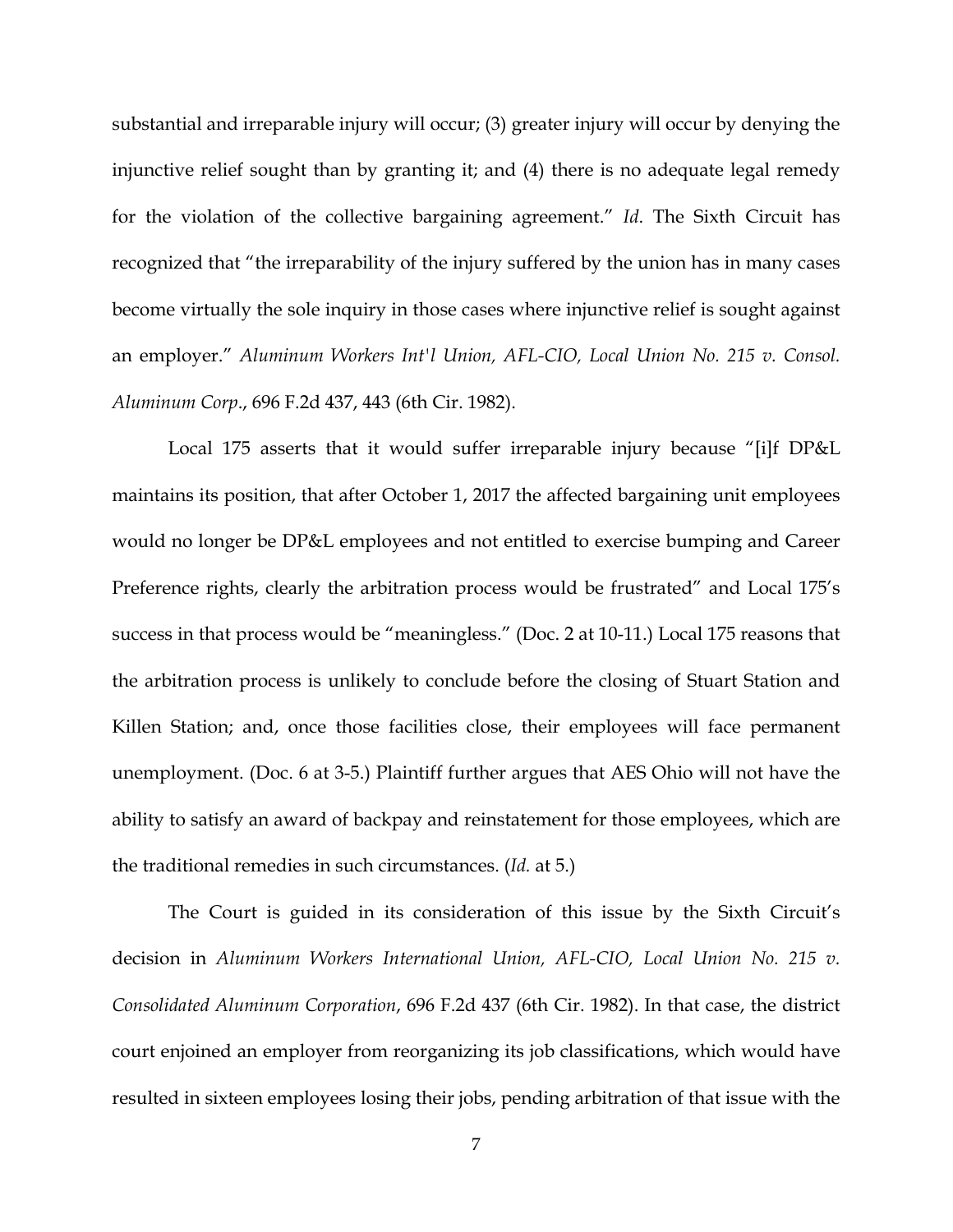employees' union. *Id.* at 439. The employer sought review of the district court's issuance

of the injunction under the same four-step analysis applicable here.

The Sixth Circuit's analysis of whether the union demonstrated irreparable harm is instructive:

The injury complained of here is loss of employment for sixteen persons. The Union argues that loss of employment constitutes irreparable harm because awards of backpay and reinstatement, traditional remedies for such an injury, cannot fully compensate employees for the repossessions, foreclosures, and injury to credit stature which could accompany unemployment. We disagree insofar as loss of employment is, as it is here, solely the result of job eliminations by a solvent employer. Absent some indication of action on the part of the employer which could jeopardize its ability to reinstate affected employees or to pay them wages for the period of unemployment, we hold that loss of employment, even if occasioned by employer action which is subject to arbitration, is not irreparable harm and will not support a claim by the union for injunctive relief.

*Aluminum Workers*, 696 F.2d at 443. The Sixth Circuit then distinguished two Fourth Circuit cases in which "compelling circumstances" justified the issuance of injunctive relief. *Id.* at 444, discussing *Drivers, Chauffeurs, Warehousemen and Helpers, Teamsters Local Union No. 71 v. Akers Motor Lines, Inc.*, 582 F.2d 1336 (4th Cir.1978) and *Lever Brothers Co. v. International Chemical Workers Union, Local 217*, 554 F.2d 115 (4th Cir.1976). The Sixth Circuit concluded: "There being no evidence in the record to suggest [Employer's] ability to render backpay or to reinstate the sixteen employees in the event of an arbitrator's decision for the Union, we hold that the Union failed to establish that it will suffer irreparable harm as a result of [Employer]'s actions." *Aluminum Workers*, 696 F.2d at 444.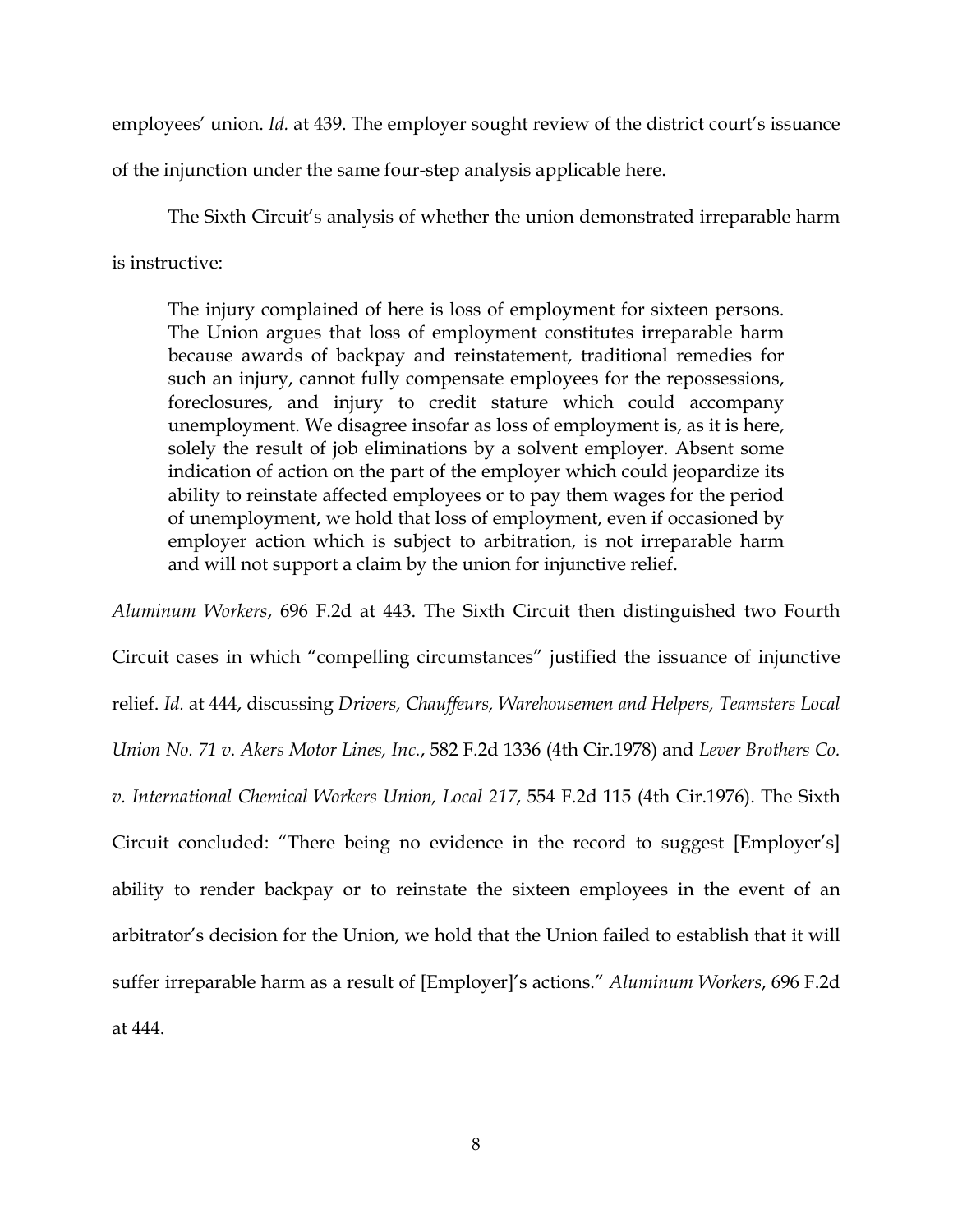In this case, the Court similarly finds no evidence that Defendants would be unable to render backpay or reinstate the employees who would lose their jobs when Stuart Station and Killen Station close. Local 175 argues that, because Defendants contend that Stuart Station and Killen Station employees are no longer employed by DP&L, AES Ohio will be solely responsible for any arbitration award. Local 175 then argues that, once AES Ohio closes the generation facilities, it will not have sufficient assets from which to satisfy an arbitration award. Neither of these arguments withstands scrutiny.

While it is true that Defendants have taken the position that DP&L no longer employs the Stuart Station and Killen Station employees, Local 175 contends that DP&L and AES Ohio are a "single employer" for purposes of the Compact. If Local 175 prevails at arbitration, it will have prevailed on its "single employer" theory. It stands to reason that Local 175 therefore would be entitled to enforce the bargaining unit employees' rights against both of those entities. Indeed, Local 175 is asking this Court to order Defendants to allow the bargaining unit employees to do just that. (The transfer of assets from DP&L to AES Ohio has already occurred; yet, if Local 175 were to obtain its requested injunction, its employees (now working for AES Ohio) would be enforcing bumping rights against DP&L.) Thus, Local 175's contention that AES Ohio would be solely responsible for any arbitration award does not logically follow from its own position on the issues subject to arbitration.

 Local 175's argument that AES Ohio might not have sufficient assets to satisfy an arbitration award is also unsupported. For the same reasons just discussed, both